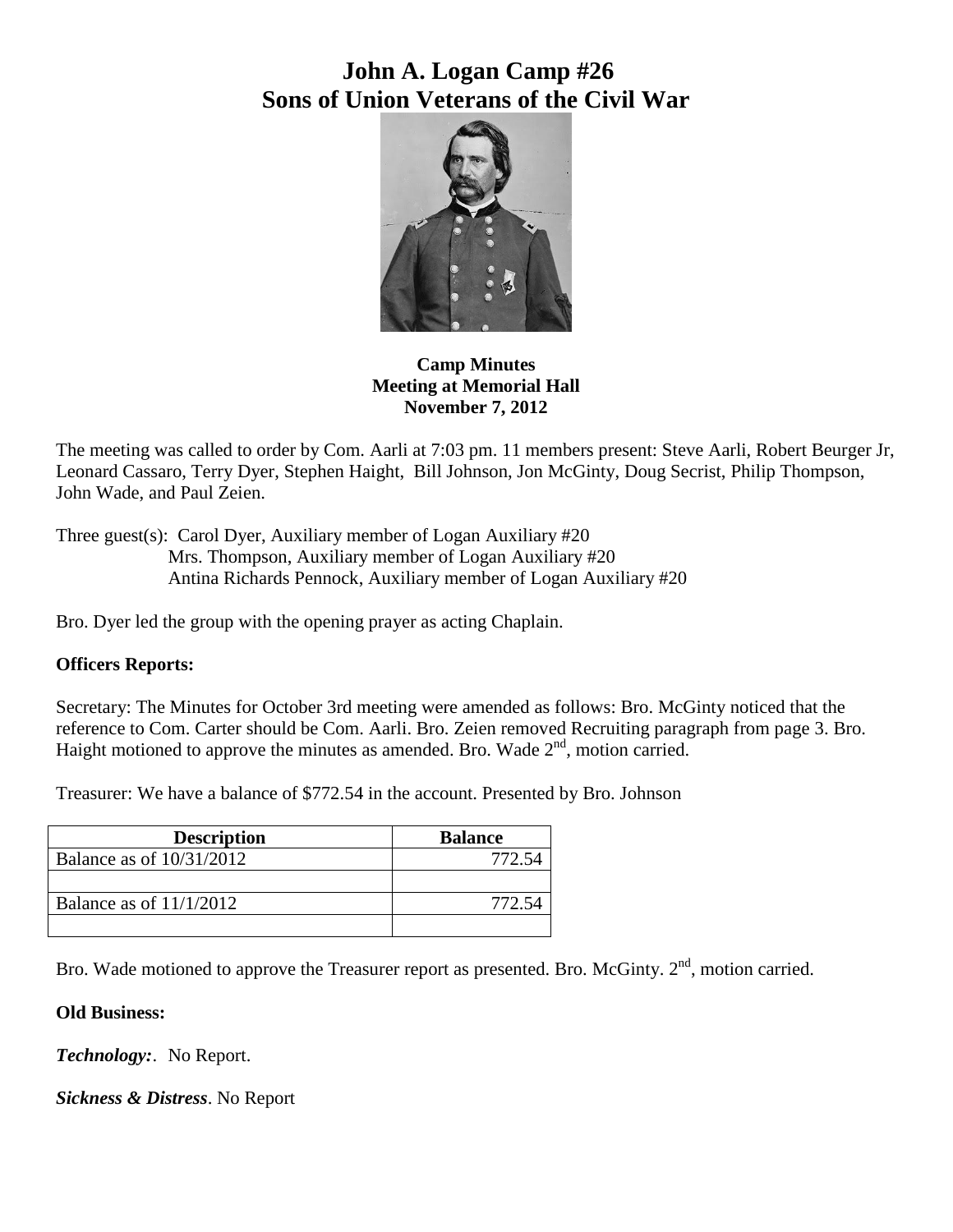# **John A. Logan Camp #26 Sons of Union Veterans of the Civil War**

*Publicity*. Bro. Haight there will be no newsletter with the planning of the Veterans Day program there would be no additional free time. RAVE will install the risers for the Veterans Day event for the camp at 2 P.M. on Sunday. Finishing details were discussed for the event.

*ByLaws*. Comm. Aarli presented to the membership: Ch 5 Article 1 Sec 4 in regard to voting Proxy Voting is prohibited. Absentee voting is prohibited. This was in response to a question on validity. Per previous years change Dues notices will be issued in December via an email blast.

#### *Recognition*. No Report

*Graves registration*. Comm. Aarli is returning to work and has been unable to visit as he had planned. As his leg improves he hopes to resume visiting.

*Education*. No Report.

*Investment of Members*. No Report.

*Monument Project*. No Report.

*Eagle Scout.* Bro. Zeien will be serving on Andrew Guyer's Eagle Board of Review and will request that the Camp be notified when the Court of Honor is being held.

*Recruiting*. No Report

*Communications*. Comm. Aarli reported that the upcoming Friday night 11/9 there would be a VA Dinner and blood drive in Loves Park. Contact him if interested. Comm. Aarli reported that the Dutton Camp will be hosting "The Generals" at the Federated Church on  $11/10/12$  in Sycamore in conjunction with the History Museum.

*State Encampment*. Jody Switzer has been elected as Department Commander. Marc Finnegan as SVC. Greg Carter as JVC. DC McDermint has been removed from office..

*National Encampment*. No Report.

#### **New Business:**

This is the proposed slate for 2013 officers:

Commander Steve Haight Sr. Vice Phil Thompson Jr. Vice Steve Aarli Secretary Paul Zeien Treasurer Bill Johnson Chaplain David Eisele Signals Officer Paul Zeien Historian/Patritotic Instructor Jon McGinty Guard John Wade